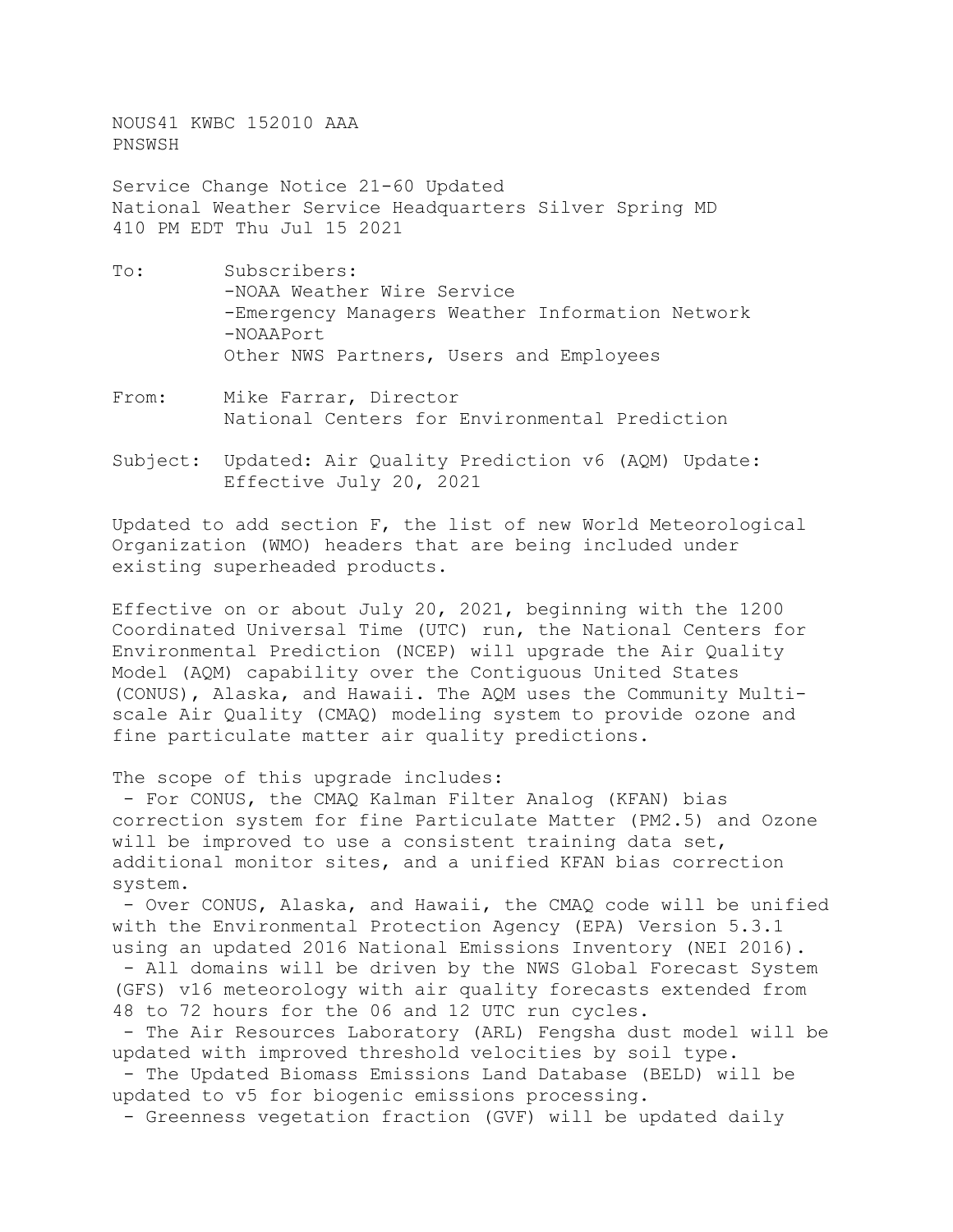with a 7-day average GVF provided by the National Environmental Satellite, Data, and Information Service (NESDIS) satellite products.

- Leaf Area Index (LAI) will be updated from a constant value in space and time to a climatological field.

- The NESDIS Global Biomass Burning Emissions Product eXtended (GBBEPx) product will be used to initialize fire particulate and gas-phase emissions and its associated Fire Radiative Power, which is used to drive fire smoke plume rise. Both GVF and LAI are used for biogenic and deposition processes and should result in better land-related processes.

The full list of changes is described in the operational changelog that is accessible from the EMC NAQFC web page at: <http://www.emc.ncep.noaa.gov/mmb/aq>

Expected benefits from this upgrade include an extension of ozone and PM2.5 forecasts to 72 forecast hours with upgrades to the CMAQ model and the use of the more recent National Emissions Inventory (2016). In addition, CMAQ will no longer be driven by NWS North American Mesoscale Forecast System (NAM) meteorology. Instead, CMAQ v5.3.1. will be driven by the 13 km NWS GFS meteorological forecast model while using a more realistic land surface greenness vegetation fraction and leaf area index. More accurate raw and bias-corrected surface ozone and PM2.5 are expected. Ozone predictions around wildfires should be better represented with the inclusion of precursor gas emissions from fires.

Daily maximum 8-hour average surface ozone and 1-hour daily maximum and 24-hour average surface PM2.5 concentration outputs will be extended from 2 days (48hrs) to 3 days (72 hrs). Hourly averaged ozone and PM2.5 concentration predictions will also be extended from 48 to 72 hours.

Operational products will continue to be available on [http://airquality.weather.gov.](http://airquality.weather.gov/)

Predictions from the Experimental updated AQM will be made available through a parallel feed at the following location: <https://para.nomads.ncep.noaa.gov/pub/data/nccf/com/aqm/para/>

Experimental CMAQ ozone and PM2.5 predictions over CONUS will also be available on the EMC air quality web page at: <http://www.emc.ncep.noaa.gov/mmb/aq/cmaq/web/html>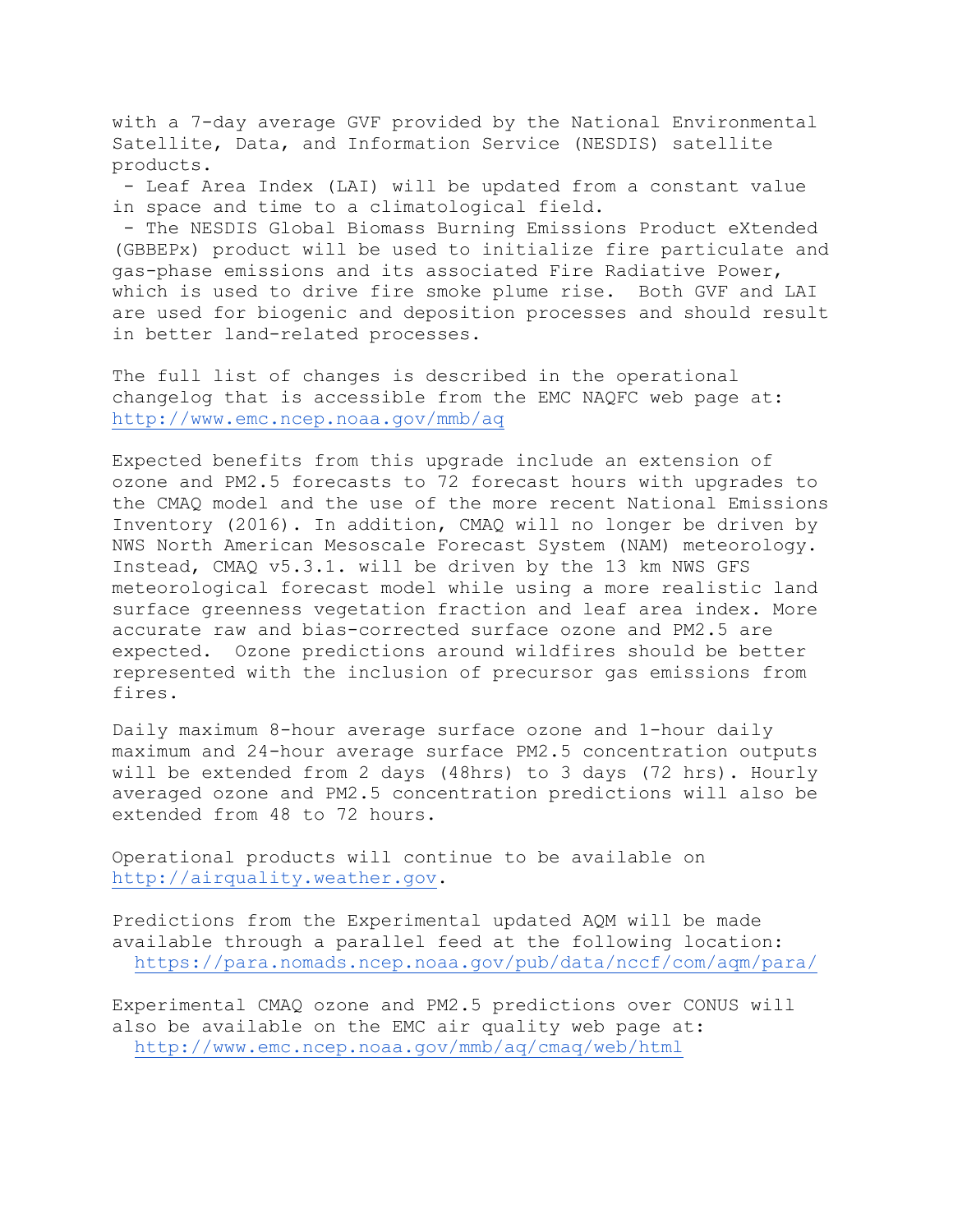Model Output Changes

A. Extension of the forecast period

For all domains, hourly predictions for surface ozone and PM2.5 will be extended from 48 to 72 forecast hours for raw outputs. Bias-corrected outputs for CONUS will be extended to 72 hours as well. Daily 8hr maximum ozone for day 3 (49 - 72 hrs) and 24hr average PM2.5 for day 3 will be produced from the 06Z and 12Z cycle runs. Output file names will remain unchanged.

NCEP services:

[ftp://ftpprd.ncep.noaa.gov/pub/data/nccf/com/aqm/prod/](https://ftpprd.ncep.noaa.gov/data/nccf/com/aqm/prod/) <https://nomads.ncep.noaa.gov/pub/data/nccf/com/aqm/prod/>

For these NCEP services sites, the grib2 model outputs will now have predictions for hours 49-72 for the 06 and 12 UTC cycle runs. The files impacted on ftpprd and nomads for CONUS, Alaska, and Hawaii are:

- aqm.t{CC}z.avg {MM}hr {VARB}.{GRD}.grib2: Raw MM hr avg ozone predictions added for hours 49-72 - aqm.t{CC}z.avg {MM}hr {VARB} bc.227.grib2: Bias corrected MM hr avg ozone predictions added for hours 49-72 - aqm.t{CC}z.max {MM}hr {VARB}.{GRD}.grib2: Raw MM hr avg daily maximum ozone predictions added for day 3 (computed from forecast hours 49-72) - aqm.t{CC}z.max {MM}hr {VARB} bc.227.grib2: Bias corrected MM hr avg daily maximum ozone predictions for added for day3 (computed from hours 49-72) - aqm.t{CC}z.ave 24hr pm25.{GRD}.grib2:Raw 24 hr avg PM2.5 predictions added for day 3 (averaged from forecast hrs 49-72) - aqm.t{CC}z.ave 24hr pm25 bc.227.grib2: Bias corrected 24 hr avg PM2.5 predictions added for day 3 (averaged from forecast hrs 49-72) where CC = 06 or 12 for UTC Cycle  $MM = 1$  or 8 average hour for ozone, 1 for pm25 VARB = pm2.5 or o3 for fine particulate matter or ozone respectively, and GRD = 227, 198, or 196 for CONUS, Alaska, or Hawaii, respectively.

 For Native CMAQ tangent Lambert Conformal 12 km grib2 grid 148, no changes are made.

NWS services: for the CONUS domain: [https://tgftp.nws.noaa.gov/SL.us008001/ST.opnl/DF.gr2/DC.ndgd/GT](https://tgftp.nws.noaa.gov/SL.us008001/ST.opnl/DF.gr2/DC.ndgd/GT.aq/AR.conus)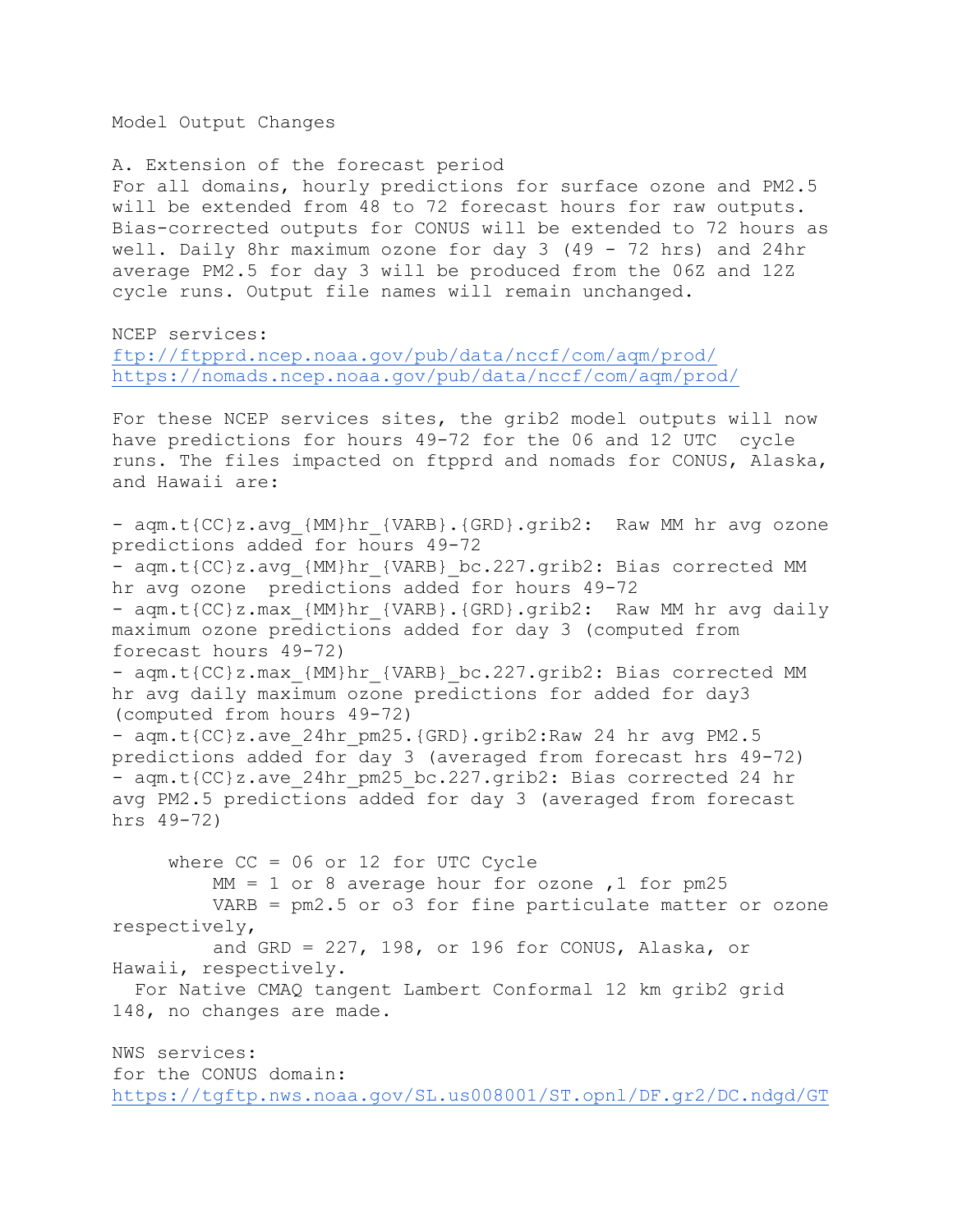[.aq/AR.conus/](https://tgftp.nws.noaa.gov/SL.us008001/ST.opnl/DF.gr2/DC.ndgd/GT.aq/AR.conus) 

for the Alaska domain: [https://tgftp.nws.noaa.gov/SL.us008001/ST.opnl/DF.gr2/DC.ndgd/GT](https://tgftp.nws.noaa.gov/SL.us008001/ST.opnl/DF.gr2/DC.ndgd/GT.aq/AR.alaska/) [.aq/AR.alaska/](https://tgftp.nws.noaa.gov/SL.us008001/ST.opnl/DF.gr2/DC.ndgd/GT.aq/AR.alaska/)  for the Hawaii domain: [https://tgftp.nws.noaa.gov/SL.us008001/ST.opnl/DF.gr2/DC.ndgd/GT](https://tgftp.nws.noaa.gov/SL.us008001/ST.opnl/DF.gr2/DC.ndgd/GT.aq/AR.conus/) [.aq/AR.hawaii/](https://tgftp.nws.noaa.gov/SL.us008001/ST.opnl/DF.gr2/DC.ndgd/GT.aq/AR.conus/) 

For all these NWS services sites, the grib2 model outputs will now have predictions for hours 49-72 for the 06 and 12 UTC cycle runs. The files impacted on tgftp for CONUS, Alaska, and Hawaii are (note, no bias correction output for Alaska and Hawaii):

- ds.apm25h01.bin: Raw 1 hr avg PM2.5 predictions5 added for hours 49-72 - ds.apm25h01 bc.bin: Bias corrected 1 hr avg PM2.5 added for hours 49-72 - ds.apm25h24.bin: Raw 24 hr avg PM2.5 predictions added for day 3 (averaged from forecast hrs 49-72) - ds.apm25h24 bc.bin: Bias corrected 24 hr avg PM2.5 predictions added for day 3 (averaged from forecast hrs 49-72) - ds.mozoneh01.bin: Raw 01 hr avg daily maximum ozone predictions added for day 3 (averaged from forecast hrs 49-72) - ds.mozoneh01 bc.bin: Bias corrected 01 hr avg daily maximum ozone predictions added for day 3 (averaged from forecast hrs 49-72) - ds.mozone08.bin: Raw 08 hr avg daily maximum ozone predictions added for day 3 (computed from forecast hrs 49-72) - ds.mozone08 bc.bin: Bias corrected 08 hr avg daily maximum ozone predictions added for day 3 (computed from forecast hrs 49-72) - ds.ozone01.bin: Raw 1 hr avg ozone predictions added for hours  $49 - 72$ - ds.ozone01 bc.bin: Bias corrected 1 hr avg ozone predictions added for hours 49-72 - ds.ozone08.bin: Raw 8hr avg ozone predictions added for hours 49-72 - ds.ozone08 bc.bin: Bias corrected 8 hr avg ozone predictions added for hours 49-72 B. Update to ozone prediction display The display of CONUS ozone predictions at airquality.weather.gov will continue to show bias-corrected ozone predictions, which will be updated within two weeks of the system upgrade. The graphics for the CONUS domain will be delayed by about 20 minutes to 11:20 and 17:20 UTC for the 06 and 12 UTC runs, respectively.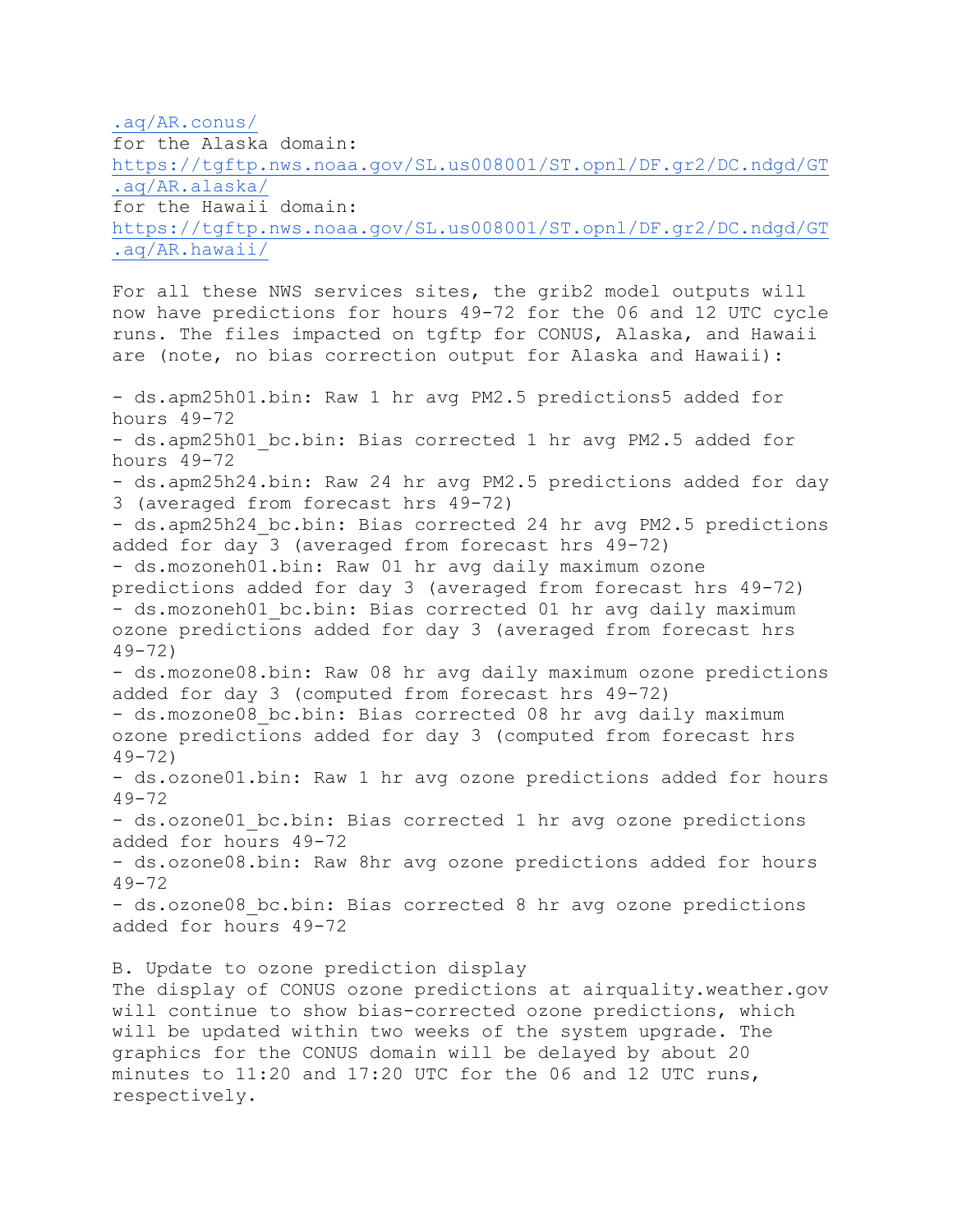Web graphics: <http://airquality.weather.gov/>

```
C. Timing Changes
```
Output file dissemination will be delayed by about 70 minutes for the 06 and 12 UTC runs and 110 minutes for the 00 and 18Z runs from the original dissemination time. This is due to 1) forecast range extension and 2) changes in driving meteorology from NAM to GFS. Output files of the 00, 06, 12, and 18 UTC runs will be available at around  $03:45$ ,  $11:20$ ,  $17:20$ , and  $21:45$  UTC, respectively.

D. File size increase

The file size for 06 and 12 UTC runs will increase to account for the forecast hour extension to 72 hours. Files affected are: NOMADS/ftpprd:

- aqm.t{CC}z.avg {MM}hr {VARB}.{GRD}.grib2
- aqm.t{CC}z.avg {MM}hr {VARB} bc.{GRD}.grib2
- aqm.t{CC}z.max\_{MM}hr\_{VARB}.{GRD}.grib2
- aqm.t{CC}z.max {MM}hr {VARB} bc.{GRD}.grib2
- aqm.t{CC}z.ave 24hr pm25.{GRD}.grib2
- aqm.t{CC}z.ave 24hr pm25 bc.{GRD}.grib2 TGFTP:
	- ds.apm25h01.bin
	- ds.apm25h01 bc.bin
	- ds.apm25h24.bin
	- ds.apm25h24 bc.bin
	- ds.mozoneh01.bin
	- ds.mozoneh01 bc.bin
	- ds.mozone08.bin
	- ds.mozone08 bc.bin
	- ds.ozone01.bin
	- ds.ozone01 bc.bin
	- ds.ozone08.bin
	- ds.ozone08 bc.bin

For the description of these files, see section A above.

```
E. New files
For 06 and 12Z data, 49-72 hour forecasts of raw and bias
corrected PM2.5 on the NOMADS/ftpprd site will be stored in the
following files:
```
- aqm.t{CC}z.pm25.f{FF}.148.grib2
- aqm.t{CC}z.pm25 bc.f{FF}.148.grib2 where  $FF = 49, \ldots, 72$  for forecast hours.

F. New WMO Headers